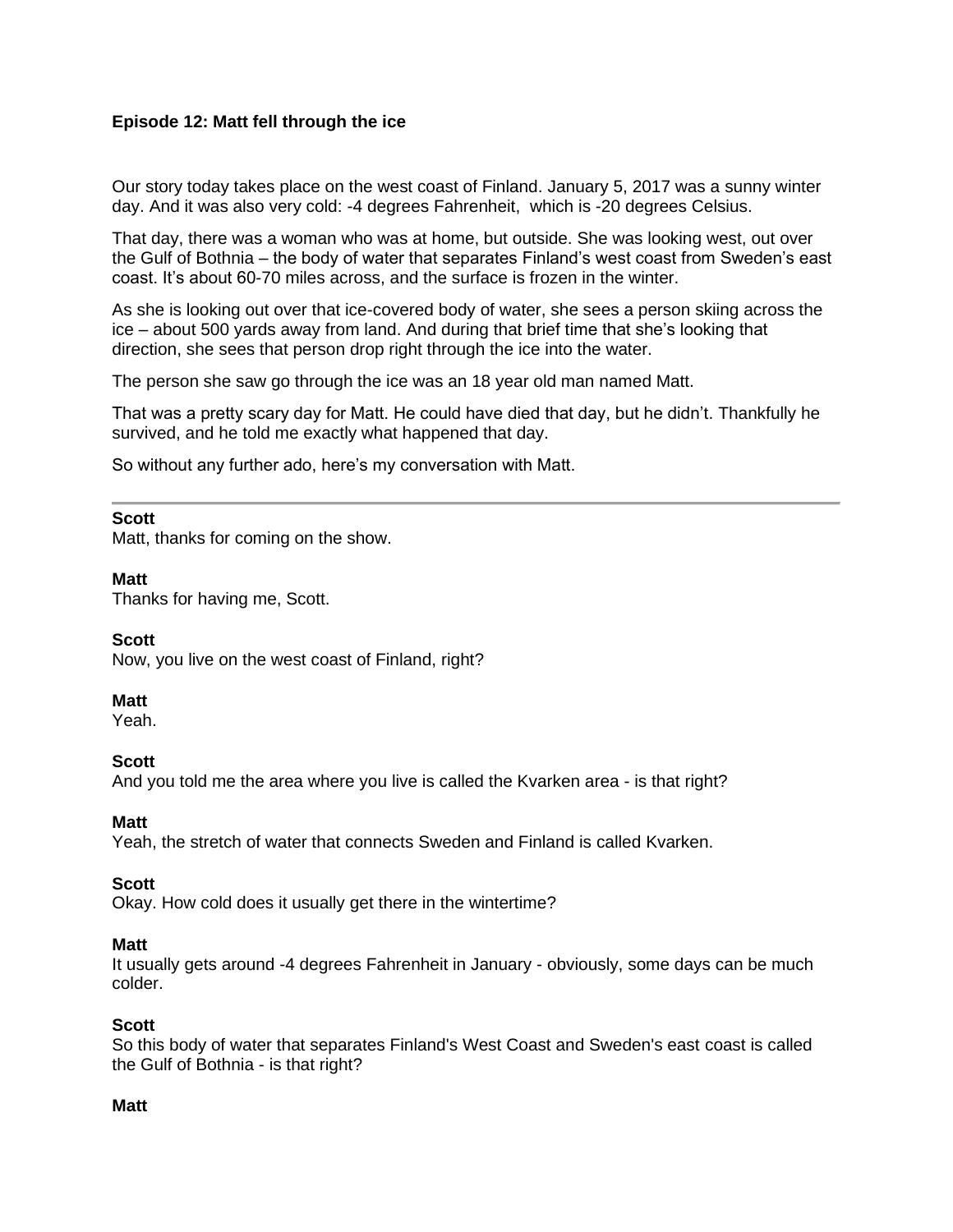Yeah, that's right.

## **Scott**

How far across is that? Is it roughly, like, 100 kilometers, maybe?

# **Matt**

Around 100 kilometers.

# **Scott**

So, it's about 60 or 70 miles - something like that. I mean, that's a big body of water. Does it usually freeze all the way across?

## **Matt**

Yeah. In some winters, it's so cold that it'll actually freeze all the way across.

## **Scott**

So on some winters, you could walk all the way across from Finland to Sweden.

## **Matt**

Yes, that is correct.

# **Scott**

Okay. Have you ever done that?

## **Matt**

No. That'd be rather difficult, I believe.

## **Scott**

Yeah, it probably would have been difficult with no shelter or anything. How many times before this day had you skied on that ice?

## **Matt**

Several times per week, every winter.

## **Scott**

So, you're pretty much an outdoor guy. Do you love being outdoors?

## **Matt**

Yeah. I love being outdoors.

## **Scott**

Had you been on that same ice that winter before this happened?

## **Matt**

Yeah, I've been on that ice a couple of times, actually, prior to this and had no problems whatsoever.

## **Scott**

When you're skiing, how do you recognize a weak area? Is there a way to recognize it?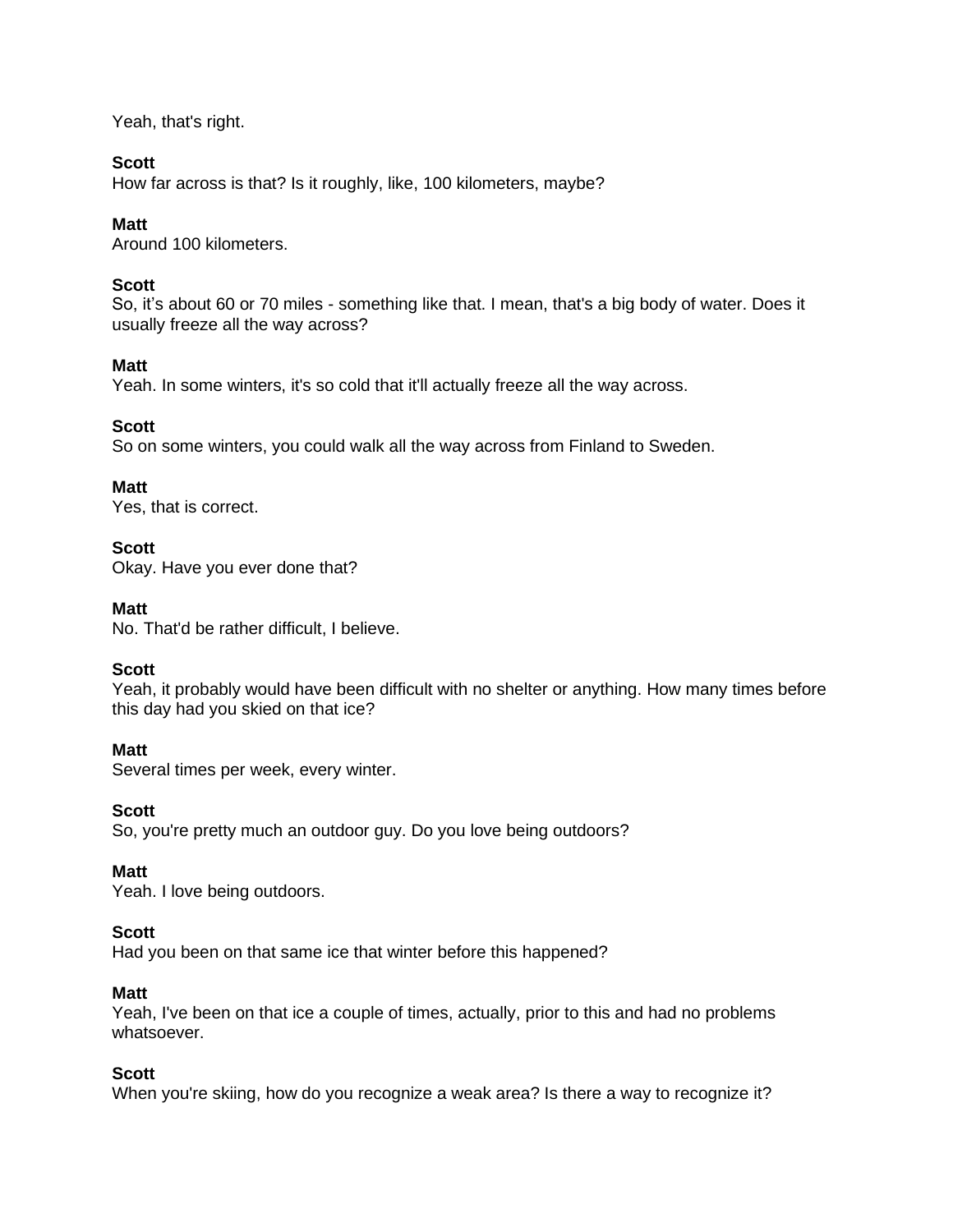## **Matt**

Well, if there are parts of the ice that are not covered in snow and are actually exposed to the eye, then you might be able to spot some major cracks or something like that. I guess the way to recognize it is just by keeping your eyes and ears open and making sure nothing seems too fishy.

### **Scott**

So you're not really looking for big holes - you're mainly looking for cracks - in the ice. Is that right?

### **Matt**

Yeah, if I'm worried it's gonna break. Normally, I'll look for cracks but there's not a chance it's gonna break. So, I'm usually not too worried about it.

### **Scott**

Yeah. This was in January, so it had already been cold for a while. So, it should have been thick enough.

### **Matt**

Yeah, it should have been thick enough.

### **Scott**

Alright. When you're skiing, what you're really doing - the way I think of it - is you're crosscountry skiing, right? Just like you would on land.

### **Matt**

Yes.

### **Scott**

Can you describe what does your equipment look like when you were on the ice that day? I mean, what kind of gear did you have?

### **Matt**

Well, in general, I tend to carry light gear - like, nothing too heavy. Obviously, it can get quite difficult and strenuous on your body if you have lots of fit clothing. Also, if you end up breaking through the ice, you don't want to be pulled down too much by the heavy clothing. I guess I didn't have too much cargo with me. I had my phone, a backpack with some water, and very little stuff.

### **Scott**

Oh, that's one of the things that I was gonna ask - do you normally carry your phone with you? I mean, most people do. But if you're down in the water, your phone might not be workable anyway.

### **Matt**

Unless you have some sort of waterproof casing.

### **Scott**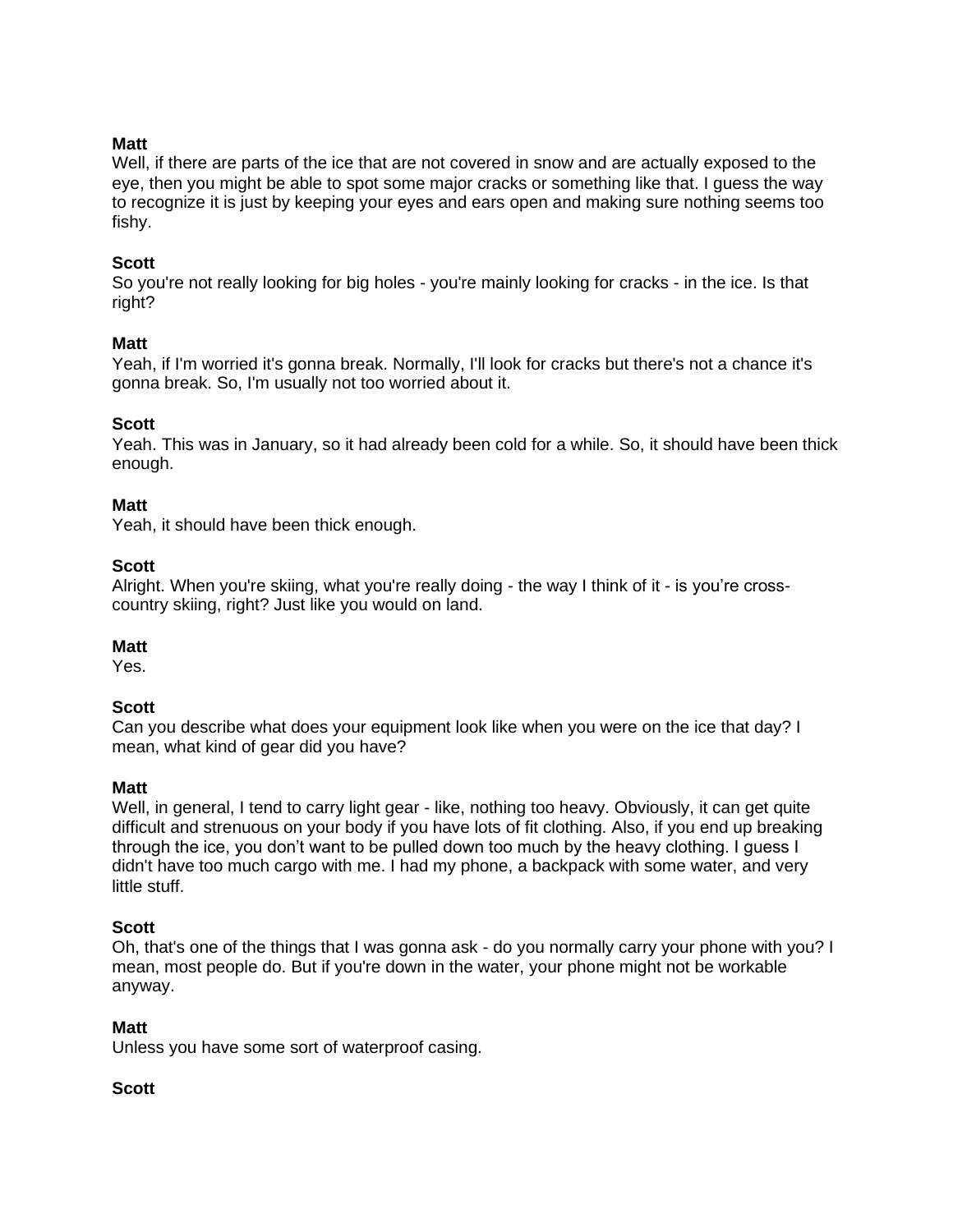Okay. this event happened on Thursday, January 5, 2017. So, it's almost two years ago. On that day, how far out did you go from land?

### **Matt**

I actually didn't go too far. I think I skied about 3-4 miles - something like that. Nothing too harsh at all.

## **Scott**

That's still quite a distance away, though. I mean, 3-4 miles away from land is--

### **Matt**

I was not heading straight across the ice. I was, kind of, in an inlet. Where I live, there is a small inlet that's about like 10-miles long or something like that. I was heading, like, out from the land towards the ocean, but I haven't really got to the open ocean yet.

### **Scott**

Okay. So you would, like, go out a little ways and then head north or head south?

### **Matt**

Yeah. Okay. That's what I'd do.

### **Scott**

Okay. What was your first indication that there might be a problem?

### **Matt**

Well, I've started to hear these very, very slight cracking noises, but it could easily be mistaken for, like, the snow underneath the skis. So, I wasn't really too suspicious because it is crunching just like snow. But then, eventually, everything broke at once - like a large sheet of ice just slowly sinking down into the water.

### **Scott**

So, it was fairly quick and you could, kind of, see it happening?

### **Matt**

Yeah. It happened over the course of, like, maybe a 1-2 seconds.

### **Scott**

Oh, well, that is pretty quick! When that happened, did you completely just got into the water at that point?

### **Matt**

There really wasn't anything I could do because, I guess, the area that's breaking was, like, too large for me to kind of get away from. So basically, I just panicked. I went straight into the water. My head never went under the water, thankfully.

### **Scott**

So you were mostly under the water. Do you know what the temperature of the water was that day?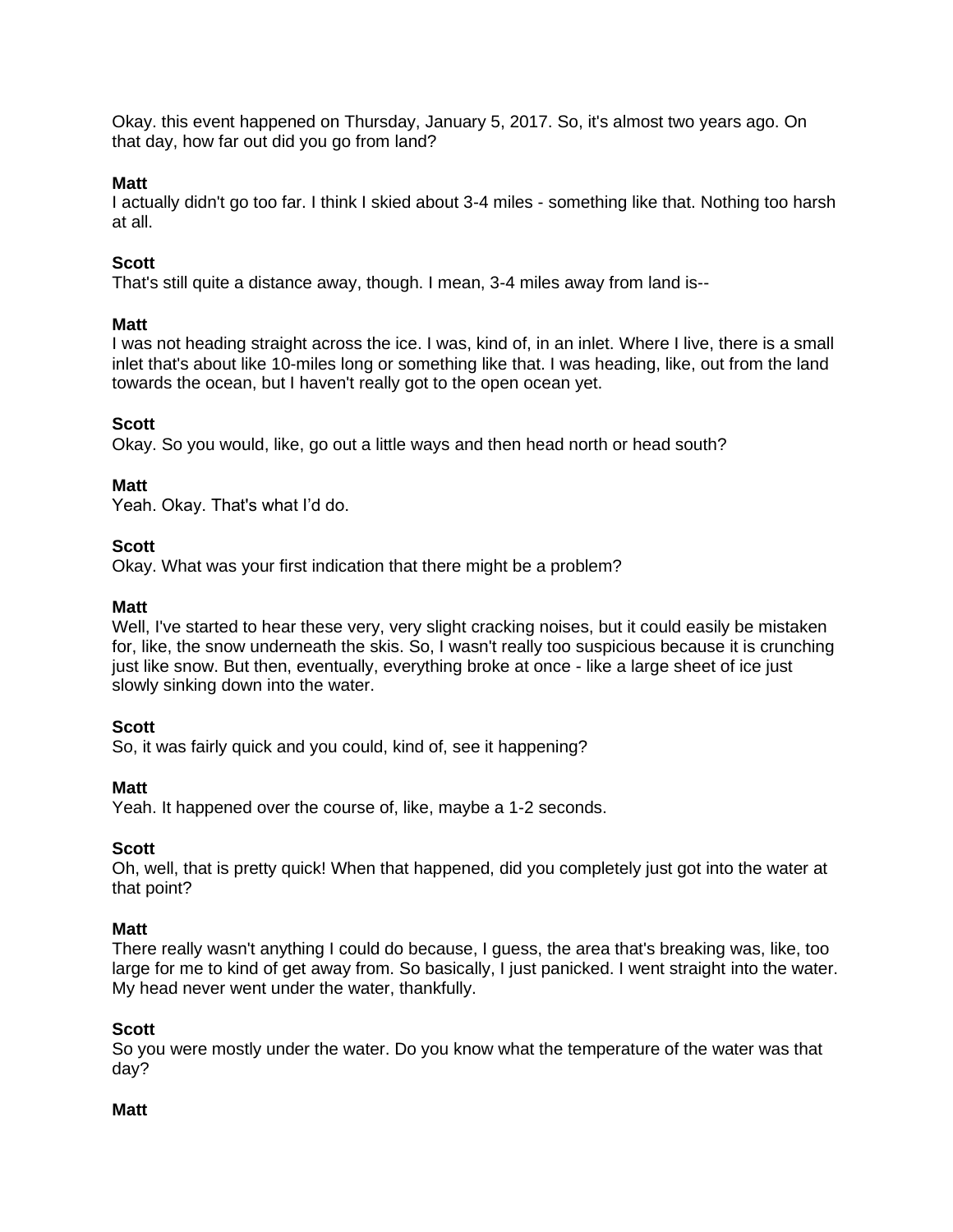I never got that checked, but I knew that the air was -4 degrees Fahrenheit. So, I guess the water couldn't have been too pleasant.

### **Scott**

No. That's got to be worse than taking a cold shower. That's got to be quite a shock not knowing that you're going in and being submerged in the sudden freezing water.

### **Matt**

Yeah, definitely. You got the whole adrenaline rush going.

### **Scott**

Right. A lot of things happening at once. How did you keep your head above the water?

### **Matt**

I was just treading water, I guess. For some reason, I thought I was gonna end up under the water but I was able to tread, float, and keep my head dry.

### **Scott**

Did you still have your skis on?

### **Matt**

Actually, the first thing I did when I plummeted was taking my skis off because I knew there was not a chance of getting out with them on. So, I kind of pulled them off and threw them up onto the surface.

### **Scott**

Oh, okay. So you didn't just kick them off and let them sink to the bottom. You wanted to save them, right?

### **Matt**

Of course. They're new.

### **Scott**

Okay. So your skis were off and you were able to just tread water. Do you know how to swim?

### **Matt**

Yeah, I know how to swim. I guess the drowning wasn't as dangerous as freezing in this situation for me, at least.

### **Scott**

At that point, what's going through your mind?

### **Matt**

Well, first of all, I guess you never expect these things to happen to you. When it does, you get kind of confused. It feels unreal, in a way. But I guess, once I came to my senses, the first thing I thought was, "I need to get out of this situation quickly because the longer I wait, the colder I'll get, the more difficult it will be, and the more stamina I'll end up spending." So, all I knew was I needed to get out of the situation, like, right away.

### **Scott**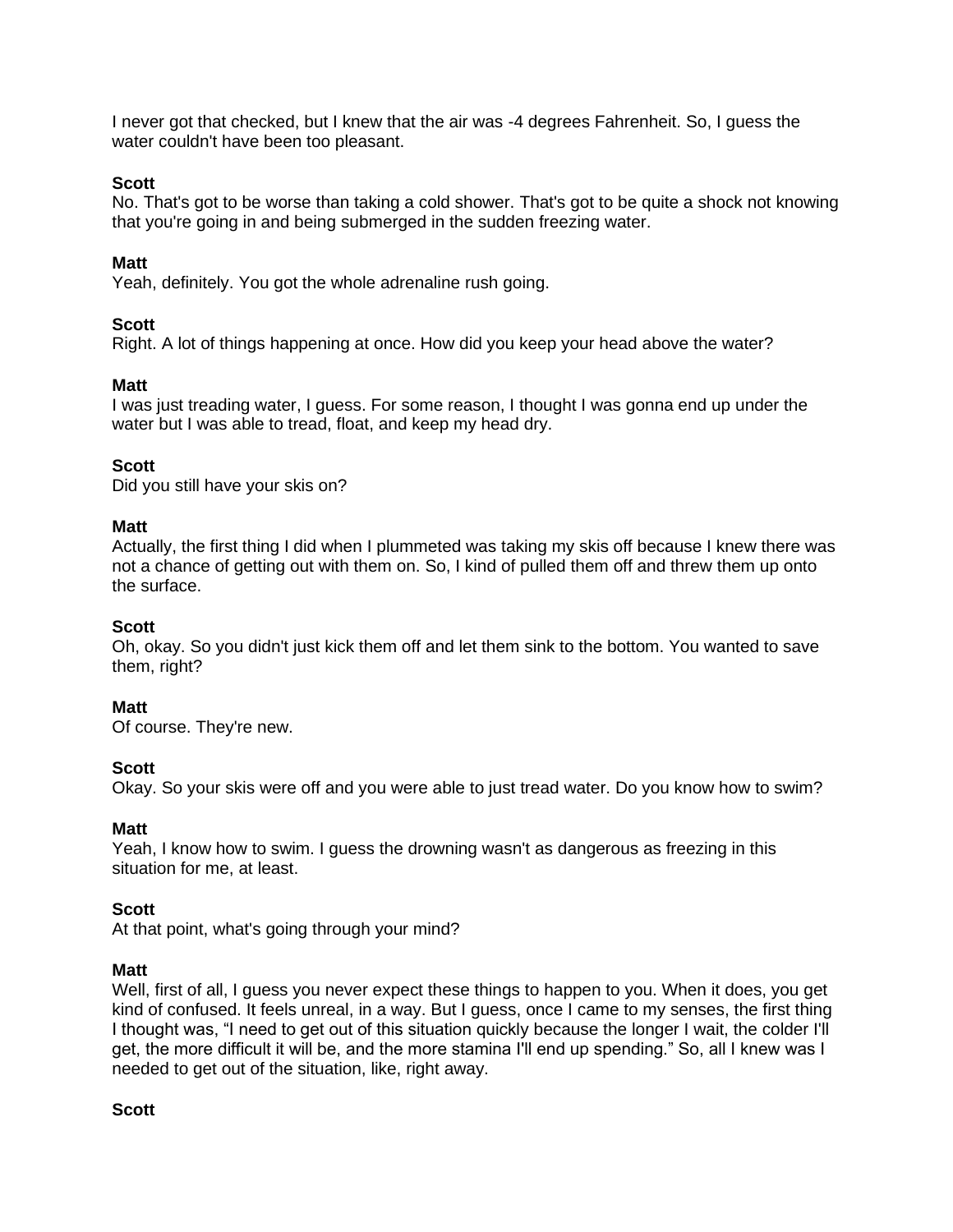How were you trying to get out? I mean, did you have your arms up on the edge of the ice trying to pull yourself up, or were you not able to grab onto any ice at all?

## **Matt**

My arms were up on the surface. I was trying to swing my legs up because that is usually a good strategy if the ice that you're surrounded by is strong. In this case, the ice is very, very thin, about 0.5 - 1 inch, maybe - it wasn't thick at all. So every time I tried to swing my legs up, I just keep just breaking off the sides of the hole. So, the hole would just get larger and larger as I was trying to get up. When I realize that was not working, I used my arms to crawl straight up against the ledge which kept breaking off over and over again.

## **Scott**

How many times do you think that happened?

## **Matt**

Definitely, a lot of times. I was in there for about 7 minutes, I think, so I was at it pretty much the whole time.

### **Scott**

Would you describe yourself as being in, kind of, a state of panic? Or were you thinking, kind of, clearly?

### **Matt**

I don't know. It's kind of both at the same time because I got, like, these primal instincts and adrenaline kicking, rushing, and everything. So I guess I might be quite panicked but my body, for some reason, knows what to do.

## **Scott**

Had you ever been in any kind of situation like this before? Did you, kind of, have any training for this?

## **Matt**

No. I have done ice swimming before - which is a thing here - where you just cut a hole in the ice and jump in. So, I guess that it wasn't too cold for me to handle. That's what I'm trying to say.

### **Scott**

If you look back on it now, how long do you think you could have stayed in the water before hypothermia would set in?

### **Matt**

I really do not know. I do not know because I was in there for 7 minutes. By the time they checked my temperature, I did have hypothermia but I do not know if I reached that temperature in the water or while transporting me out of the danger zone.

### **Scott**

At any point during this, did you kind of think in your head, "Well, this is the end. This is how I die."?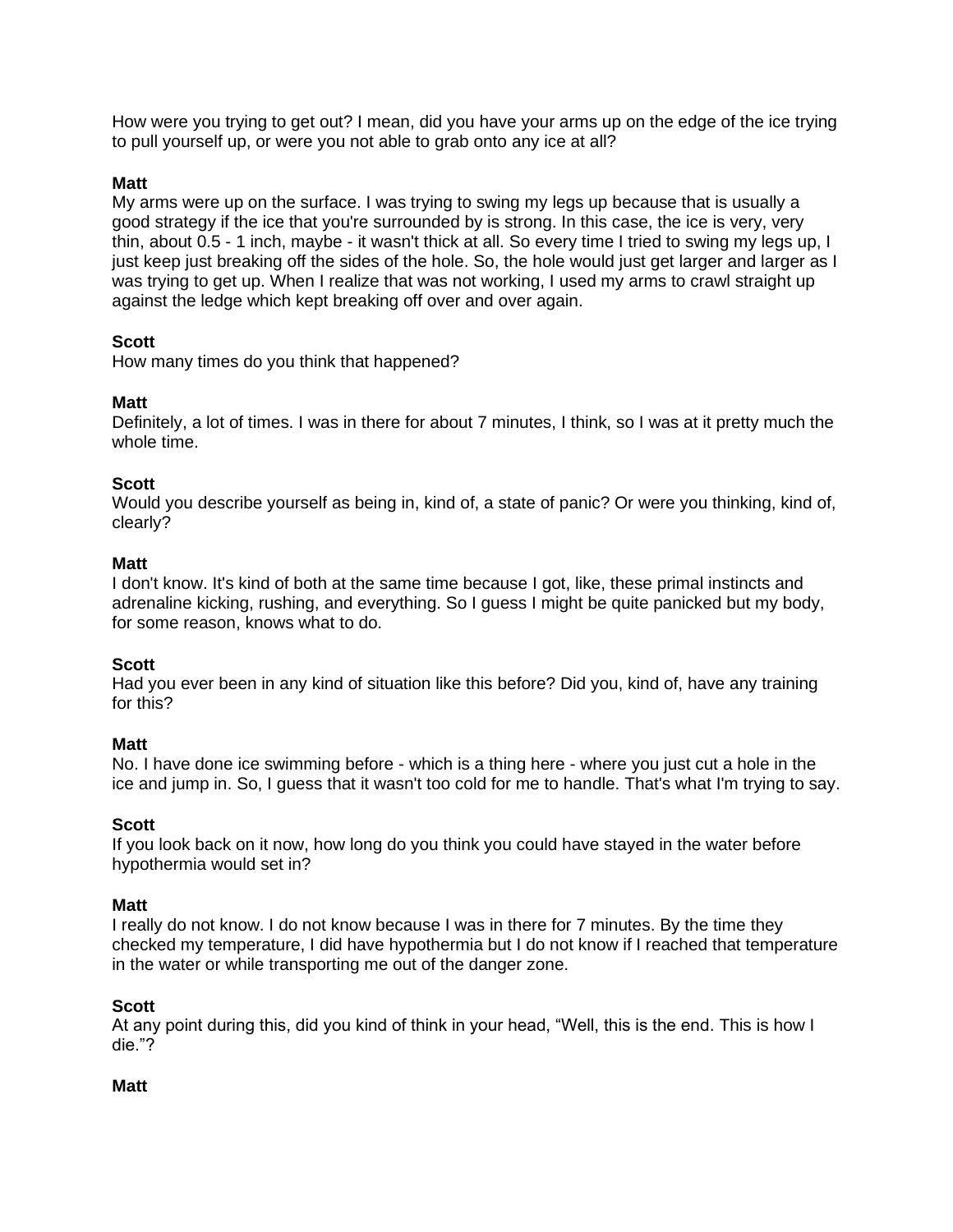Yeah, definitely. I guess what separates this incident from other people's near-death experiences is that breaking through the ice, drowning, or anything like that is a very slow and long experience. So, you have time to think about all the possible outcomes of the situation. So yeah, that was definitely a thought on my mind, like, "Is this it?"

## **Scott**

This whole time when you're trying to get out, you're also yelling for help?

### **Matt**

Yes. I was yelling as loud as I possibly could. I can barely talk for a week after that because I had pretty much screamed my throat out.

### **Scott**

How far do you think you were from the nearest house or where someone might hear you?

### **Matt**

Well, I was skiing parallel to land so I wasn't too far away. The nearest house was, at least, 500 yards away or something like that. Thankfully, a woman who was there had seen me crush through the ice. So, she sent her son to run out there and try to save me - that did take some time. I also heard that there were people who had heard me across the ice on the other side, at least, a mile away.

### **Scott**

You didn't even realize that when you're trying to scramble and get out, there was this woman who just happened to be looking at you when you went through the ice.

### **Matt**

Yeah. I had no way of knowing that. I thought I was all alone.

### **Scott**

How did her son get out there safely? Was he endangering his own life to get to you?

### **Matt**

He's definitely endangering his own life to get to me because he had to, kind of, maneuver around because there's thick ice and very thin ice, like, right next to each other. So he had to, kind of, maneuver around that area to get to me.

### **Scott**

A lot of times, you hear about somebody jumping in to save a person who's drowning and then both of them end up drowning. So, I wonder if that thought, perhaps, went through this guy's mind. How old was her son, roughly?

### **Matt**

He's in his 30s or 40s, something like that.

### **Scott**

Okay. So did he ski out to you or did he just run out?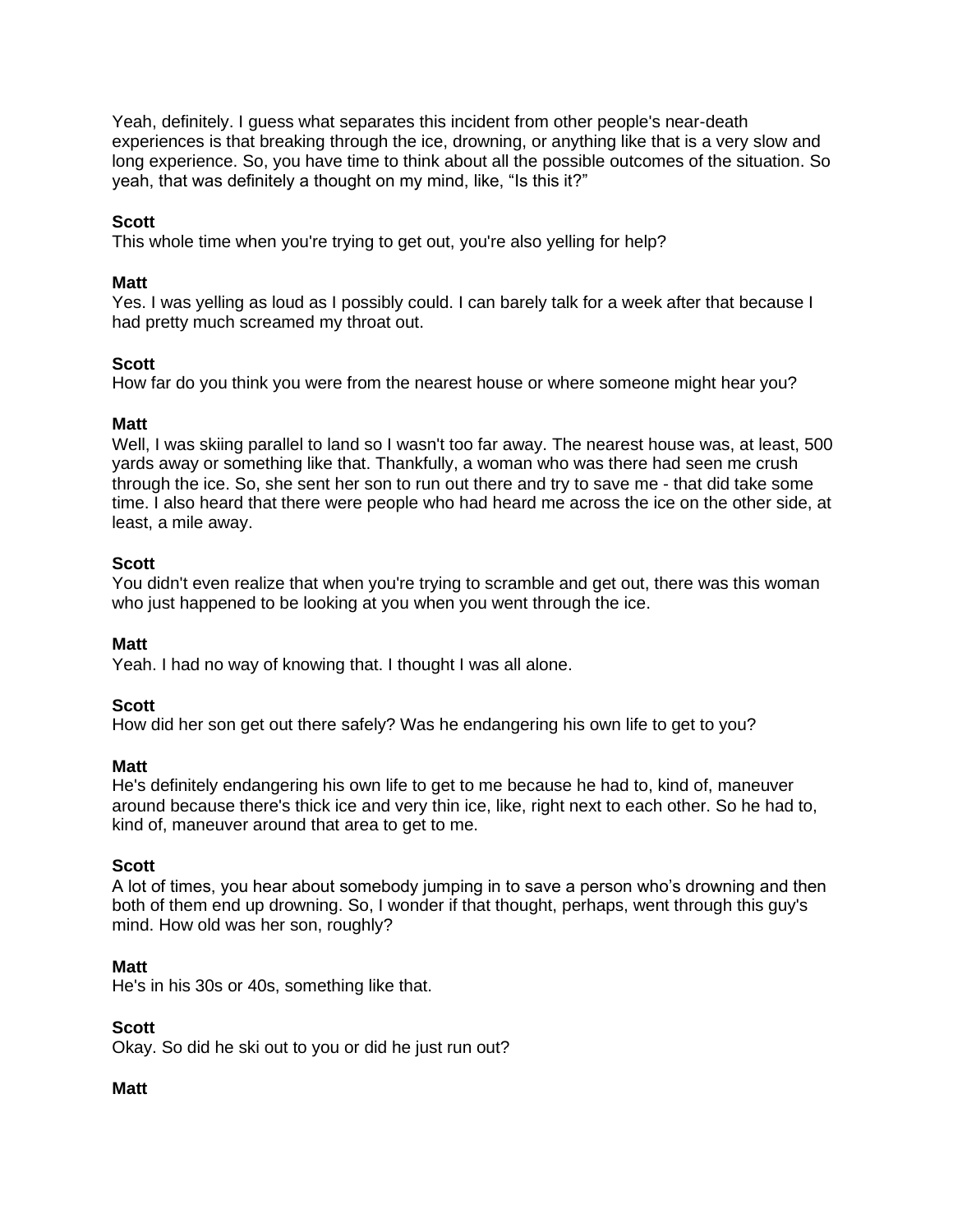He had a kicksled which is, kind of, like a sleigh with a seat on it. So basically, he was running with the sled in front. On his way out, he stopped at the point where the ice got weaker. At that point, he could kind of see the thin ice started sinking and sogging - it's a bit darker - so he ran out there. He was about 20-30 yards away from me when he threw a rope out to me. Basically, I just grabbed the rope and he pulled me up. The ice kept, like, being crushed underneath me as I was being pulled up. So, I got these skin cuts, like, on my wrist because of it.

### **Scott**

Yeah, because he was pulling you in the direction of the surface. How many times did he have to throw the rope before you got it?

### **Matt**

Only, actually.

### **Scott**

Oh, that's good. When you grabbed the rope and got pulled to the surface, how far away were you from him at that point?

### **Matt**

I guess I'd say about 10 yards, something like that.

### **Scott**

Obviously, where he was was still safe ice. So once you're on the surface, he could just pull you over to him, probably, without too much effort because you're just sliding on ice. Did he then take you back to his house?

### **Matt**

Yeah. He put me on the sled, pushed me over to his house, and we went inside. They called an ambulance because I was probably going to get hypothermia. They laid me to rest on a couch, gave me a quilt to stay warm underneath, and then they just called my parents.

### **Scott**

And where were your parents? Were they at home during this time?

### **Matt**

My dad was at work. My mom was at home.

### **Scott**

That's not the kind of phone call a mom or dad wants to get, of course.

### **Matt**

No, apparently not worse.

### **Scott**

Of course, by that time, the news was good because you had been rescued. Yeah. So what was your medical condition at that time? Were you hypothermic then?

### **Matt**

Yeah, that's correct. I didn't really notice that I was freezing too much as I was being pushed towards his house. My clothes were freezing. I could barely move my arms because my jacket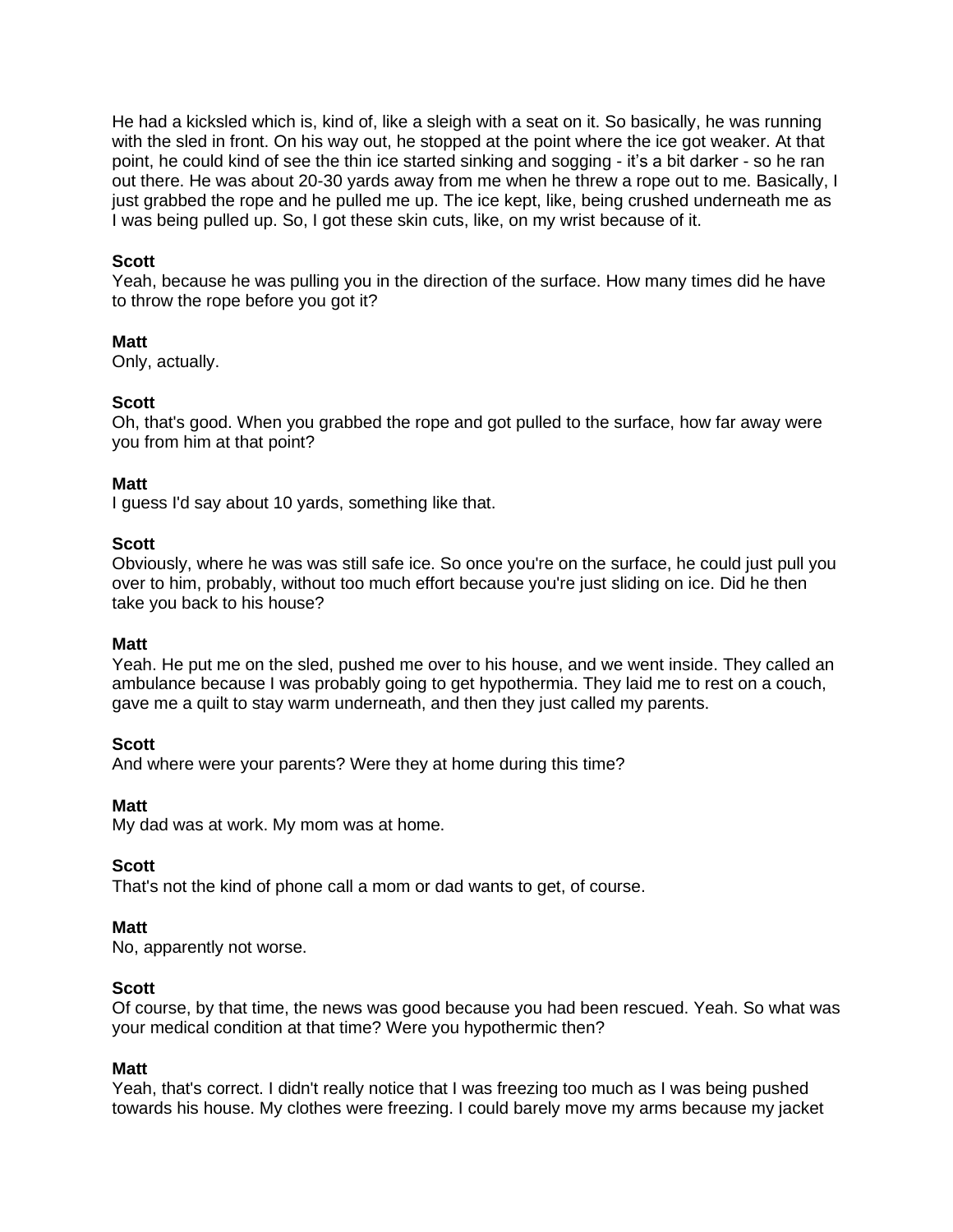had frozen. It didn't feel too bad at that point because I had some adrenaline running. Once I, like, laid on the couch with the blanket, that's when I really started to freeze.

### **Scott**

Wow. You were back in a warmer environment and that's when you started to feel the real effect of the cold?

### **Matt**

Yeah, I haven't really felt it until then.

## **Scott**

Did you end up going to the hospital?

### **Matt**

Yeah, they drove me to the hospital because my body temperature had gone under 94-95 degrees Fahrenheit - I think that's where it starts to officially count as hypothermia. So, they drove me to the hospital and kept me warm in the ambulance. When I got to the hospital, the local news had, like, actually written an article about me already. So, that's kind of weird.

### **Scott**

Wow. That must have been a slow news day or something for somebody who's waiting for something to happen. Did everyone in your town know what had happened and what you've just gone through?

### **Matt**

Everyone pretty much knew right away. I got lots of messages from people and stuff like that.

## **Scott**

So you're, kind of, a celebrity for a little while.

### **Matt**

Yeah. 15 minutes of shame.

### **Scott**

Looking back on this now, is there something you could have done or signs you could have seen to avoid this happening?

### **Matt**

I really thought about that a lot. In general, what I was doing wasn't dangerous because, usually, that part of the ice is thick. The ice had been really nice and strong for several weeks. The night before I had gone out, there had been this, like, really strong windstorm that had broken off, like, a very large section of ice from this inlet that I was skiing in and pushed it across the ocean, basically. So, the only ice I was skiing on was the ice that had frozen overnight which was why it suddenly got so thin. I guess, as a safety precaution, I could have, like, checked with my dad or someone else if they knew anything about the conditions of the ice. Or I guess, I could have checked the weather history from yesterday or something like that.

## **Scott**

Are there organizations, weather groups, or something that kind of monitor the condition of ice in various areas?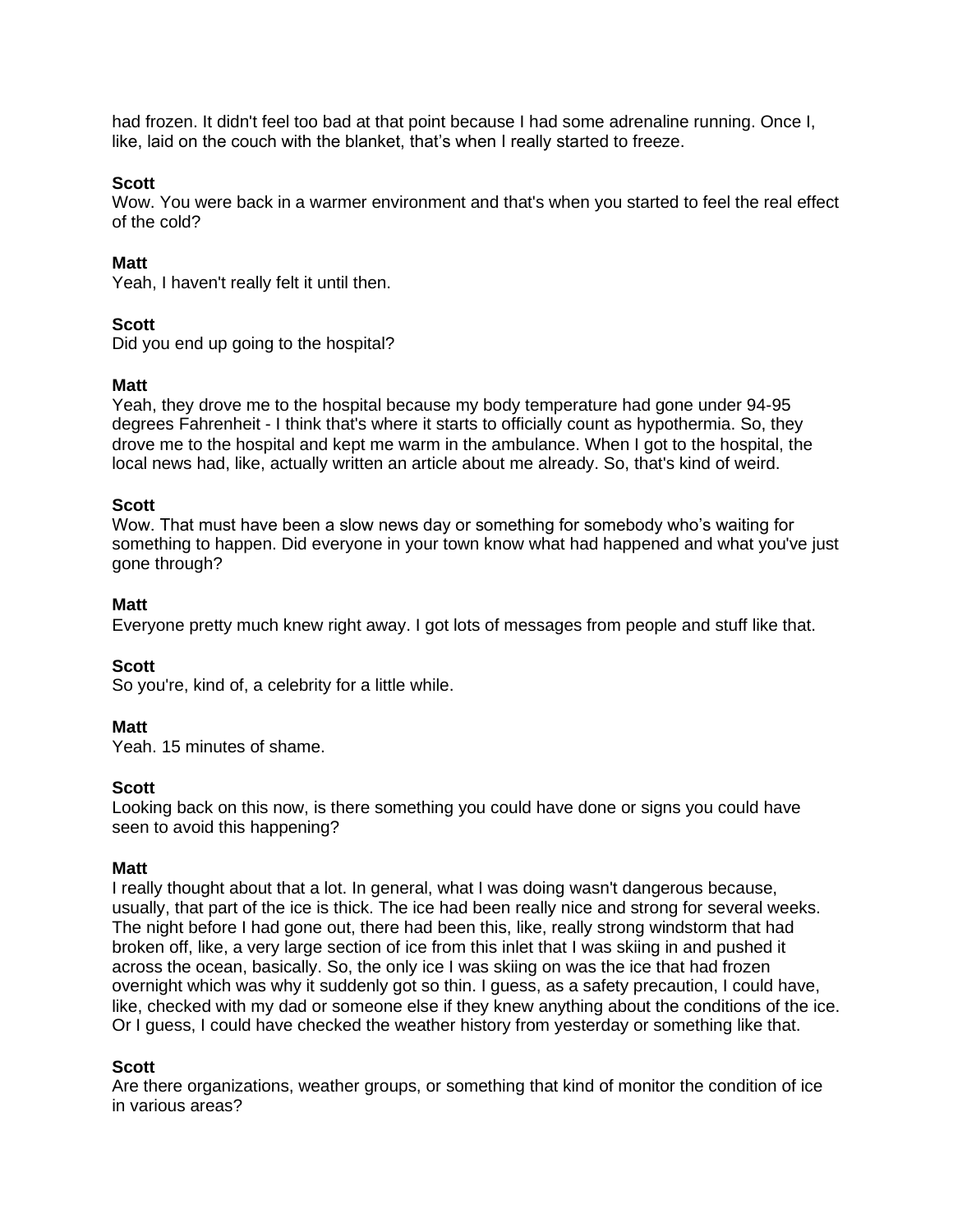## **Matt**

Yeah, but not too actively.

## **Scott**

Okay. All right. Would it have made a difference if you were with someone rather than being all by yourself out there?

### **Matt**

It really depends on how tightly they'd be following me because, I guess, if there are 2 people skiing out there beside each other, the same thing would have happened to both of them. I guess if 1st person is a few feet ahead of the other one, then 2nd person could save the 1st person if anything goes down.

### **Scott**

This happened almost two years ago and I understand it took you a while before you could actually talk about it. Can you elaborate on that a little bit?

### **Matt**

Well, I guess, before you're able to actually, like, mature your view on the whole situation, you have to, like, go through a whole process where you stop worrying, theorizing, and imagining different possible outcomes of the situation that didn't really happen. When you start to think about all the different outcomes, I guess that can get quite scary.

### **Scott**

Yeah. Like what would happen if that lady hadn't been out and happened to be looking at you when you went through. You said there was someone else that heard you yelling but they were, like, a mile away. That's a long way for sound to travel!

### **Matt**

Yeah. They're in this village that's, like, across the inlet. I remember my dad telling me that they could hear me from there and they had also been able to spot me with binoculars at that point. I guess sound just travels really well across the water.

### **Scott**

If they were the only ones to hear you, it would have taken them quite a bit longer to get to you than it would for this other for this man.

### **Matt**

Yeah, it would have taken way longer for them.

### **Scott**

And that may have been too late.

### **Matt**

Yeah.

## **Scott**

I think it might be good - if you, maybe, haven't done this already - if you tell your story at some local groups or clubs or something to people who are interested in the outdoors so that people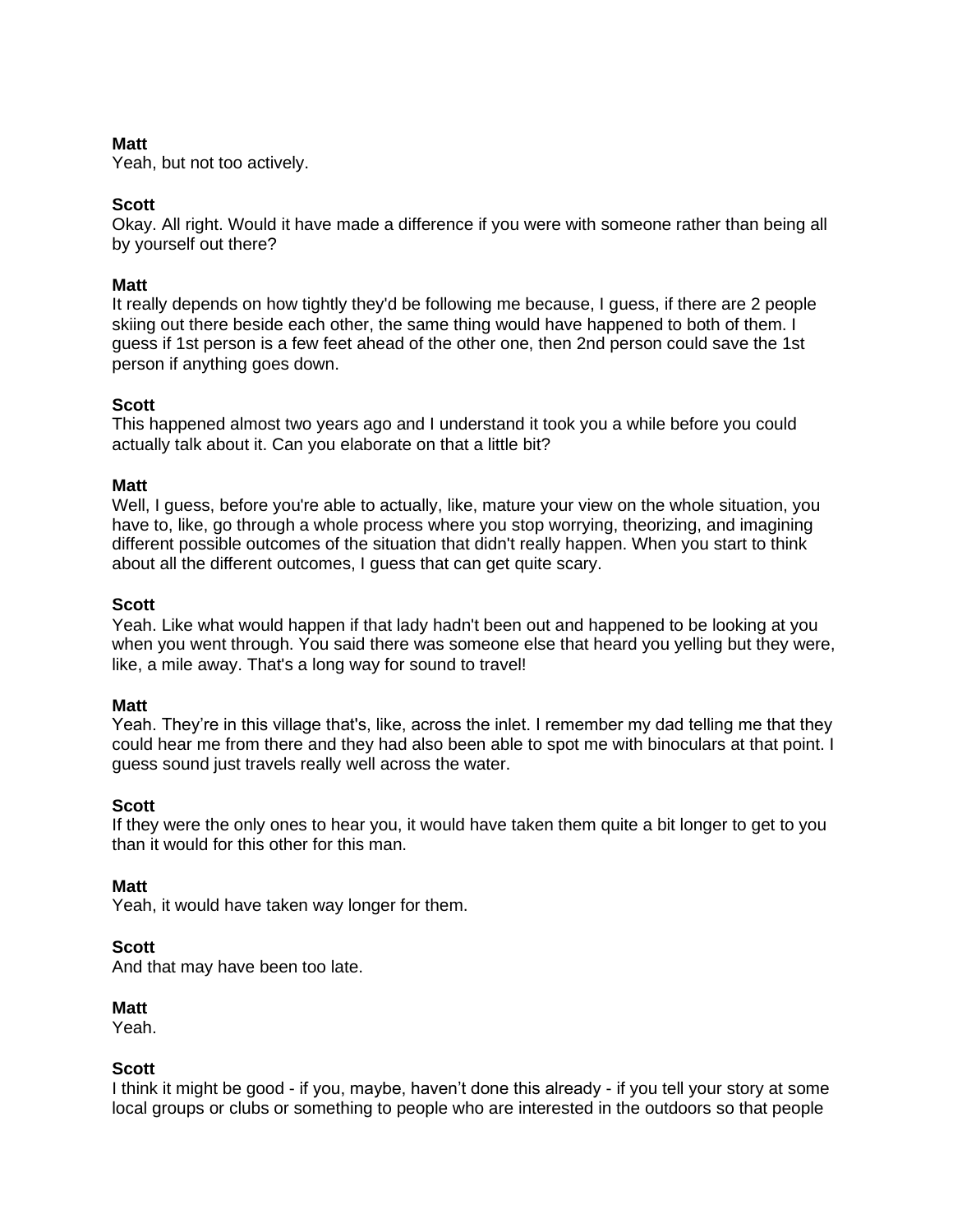might be more aware of this - it might save somebody else's life. Have you thought about that at all?

### **Matt**

Well, I haven't really done it at any clubs, but I guess I have, kind of, talked to people about it and advocated ice safety like looking for the obvious giveaways and taking the proper safety precautions before you do anything like that.

## **Scott**

Having this happen, has it changed your outlook on life in any way?

## **Matt**

Well, I don't know. Maybe. I suppose death seems a bit more spontaneous because, like, you expect it to happen a lot further down along the way.

### **Scott**

How old are you?

### **Matt**

I'm 20 at the moment. I was 18 then.

### **Scott**

Yeah. At 18-20 years old, you don't really think about death at all, right?

## **Matt**

No. It's just like any regular morning.

## **Scott**

Since this happened, have you gotten to know the man that came out and saved your life?

## **Matt**

Well, I was familiar with him. I kind of knew his family and who he is. We live in an area where lots of people know each other.

## **Scott**

He might be one of the guys who you would want to buy a beer for or something.

## **Matt**

Yeah, definitely. I gave them a card where I, basically, thank them for saving me. I gave them a gift card to a restaurant.

# **Scott**

That's nice. Are you planning to go out on the ice again this winter?

### **Matt**

Yeah, I probably will this winter. I wasn't able to do it too much last winter because I was in the military, which all men in Finland have to do as a conscript. So, I wasn't at home too much last winter but I'm definitely planning on going out on the ice this winter.